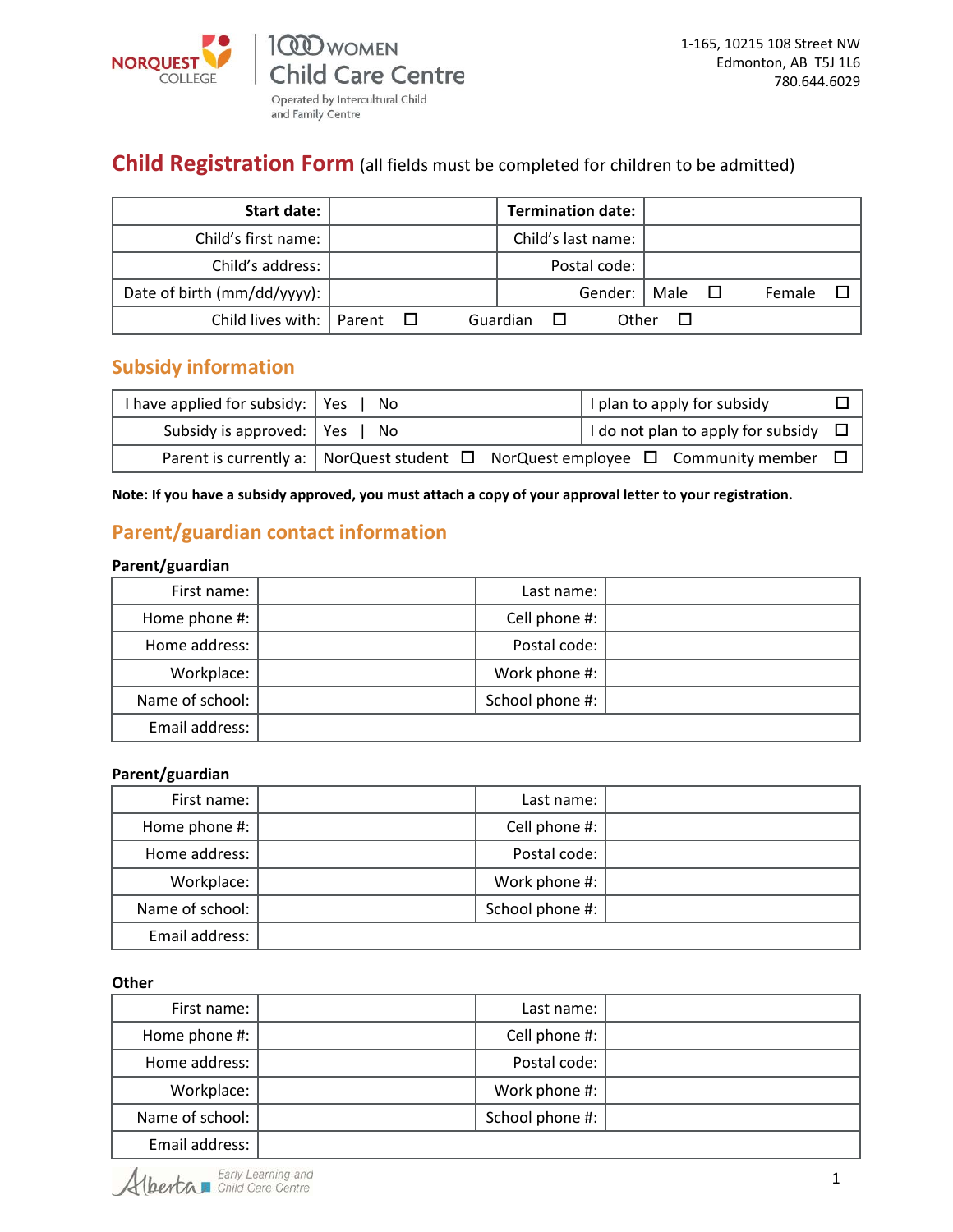

Operated by Intercultural Child<br>and Family Centre

## **Additional emergency contacts**

| First name:            | Last name:          |           |
|------------------------|---------------------|-----------|
| Home phone #:          | Cell phone #:       |           |
| Home address:          |                     |           |
| Workplace:             | Work phone #:       |           |
| Relationship to child: | Authorized pick-up: | Yes<br>No |

| First name:            | Last name:          |           |
|------------------------|---------------------|-----------|
| Home phone #: $ $      | Cell phone #:       |           |
| Home address:          |                     |           |
| Workplace:             | Work phone #:       |           |
| Relationship to child: | Authorized pick-up: | Yes<br>No |

| First name:            | Last name:          |           |
|------------------------|---------------------|-----------|
| Home phone #:          | Cell phone #:       |           |
| Home address:          |                     |           |
| Workplace:             | Work phone #:       |           |
| Relationship to child: | Authorized pick-up: | Yes<br>No |

# **Child's medical information** (complete all fields)

| Health care number:       |                                            |           |                   |  |
|---------------------------|--------------------------------------------|-----------|-------------------|--|
| Doctor's name:            |                                            |           | Doctor's phone #: |  |
| Medical concerns:         |                                            |           |                   |  |
| Hospital:                 |                                            |           |                   |  |
| Allergies (list):         |                                            |           |                   |  |
| Diet restrictions (list): |                                            |           |                   |  |
|                           | Are your child's immunizations up to date? | Yes<br>No |                   |  |
|                           | Does your child take ongoing medication?   | No<br>Yes |                   |  |
| If yes, specify:          |                                            |           |                   |  |

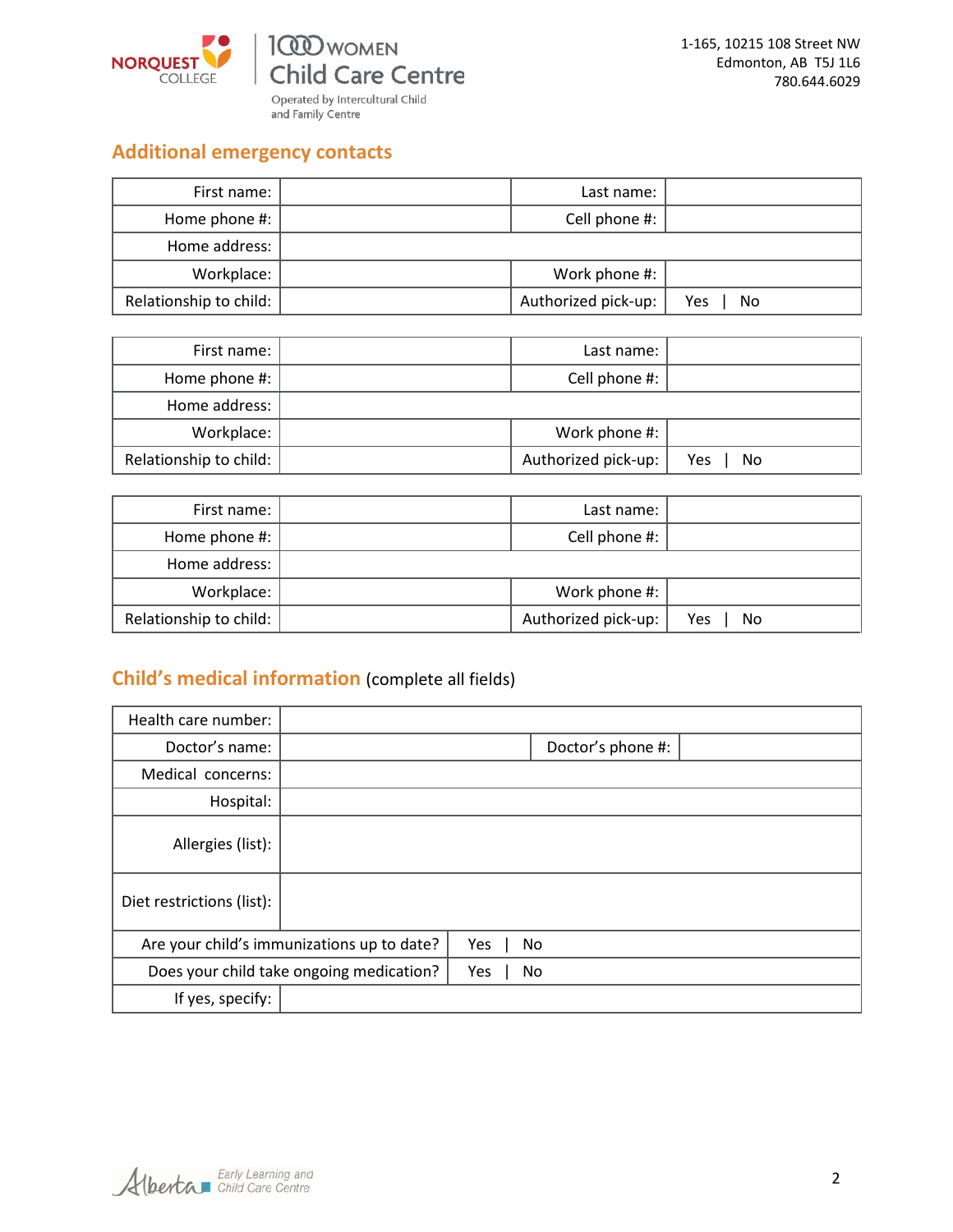

### **Child's background information**

### **Has your child had any of the following illnesses in the past**?

| Red measles    | Yes | No | Convulsions (not epilepsy) | Yes | No. |
|----------------|-----|----|----------------------------|-----|-----|
| German measles | Yes | No | Epilepsy                   | Yes | No. |
| Chicken pox    | Yes | No | Head injury                | Yes | No. |
| Whooping cough | Yes | No | Accidental poisoning       | Yes | No. |
| <b>Mumps</b>   | Yes | Nο | Tonsils removed            | Yes | No. |

### **In the last year has your child experienced difficulties in any of the following areas of development?**

| Speech problem   | Yes. | Nο | Three or more earaches       | Yes. | No. |
|------------------|------|----|------------------------------|------|-----|
| Hearing problem  | Yes  | N٥ | Feeding or sleeping problems | Yes  | .No |
| Eyesight problem | Yes  | Nο | Daytime or bedtime wetting   | Yes  | No. |

#### **List any other information we should know about your child.**

| Other children in the family:                                |  |
|--------------------------------------------------------------|--|
|                                                              |  |
|                                                              |  |
|                                                              |  |
|                                                              |  |
| Has the child had any previous childcare experiences? Yes No |  |
|                                                              |  |
|                                                              |  |
|                                                              |  |
|                                                              |  |

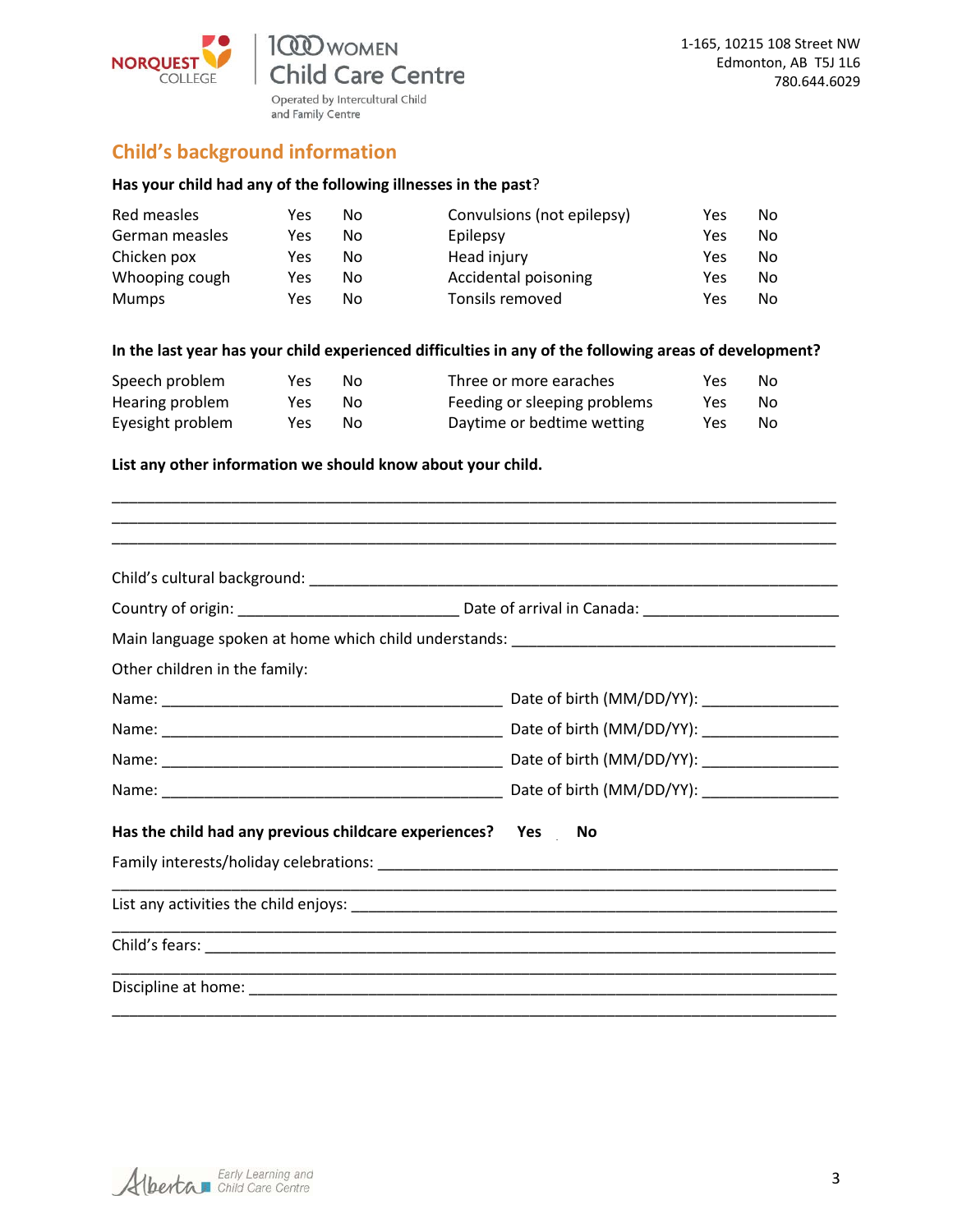

### **Social and emotional**

How does your child react to new environments? For example, does your child act scared, shy, or friendly?

\_\_\_\_\_\_\_\_\_\_\_\_\_\_\_\_\_\_\_\_\_\_\_\_\_\_\_\_\_\_\_\_\_\_\_\_\_\_\_\_\_\_\_\_\_\_\_\_\_\_\_\_\_\_\_\_\_\_\_\_\_\_\_\_\_\_\_\_\_\_\_\_\_\_\_\_\_\_\_\_\_\_\_\_\_ \_\_\_\_\_\_\_\_\_\_\_\_\_\_\_\_\_\_\_\_\_\_\_\_\_\_\_\_\_\_\_\_\_\_\_\_\_\_\_\_\_\_\_\_\_\_\_\_\_\_\_\_\_\_\_\_\_\_\_\_\_\_\_\_\_\_\_\_\_\_\_\_\_\_\_\_\_\_\_\_\_\_\_\_\_

\_\_\_\_\_\_\_\_\_\_\_\_\_\_\_\_\_\_\_\_\_\_\_\_\_\_\_\_\_\_\_\_\_\_\_\_\_\_\_\_\_\_\_\_\_\_\_\_\_\_\_\_\_\_\_\_\_\_\_\_\_\_\_\_\_\_\_\_\_\_\_\_\_\_\_\_\_\_\_\_\_\_\_\_\_ \_\_\_\_\_\_\_\_\_\_\_\_\_\_\_\_\_\_\_\_\_\_\_\_\_\_\_\_\_\_\_\_\_\_\_\_\_\_\_\_\_\_\_\_\_\_\_\_\_\_\_\_\_\_\_\_\_\_\_\_\_\_\_\_\_\_\_\_\_\_\_\_\_\_\_\_\_\_\_\_\_\_\_\_\_

\_\_\_\_\_\_\_\_\_\_\_\_\_\_\_\_\_\_\_\_\_\_\_\_\_\_\_\_\_\_\_\_\_\_\_\_\_\_\_\_\_\_\_\_\_\_\_\_\_\_\_\_\_\_\_\_\_\_\_\_\_\_\_\_\_\_\_\_\_\_\_\_\_\_\_\_\_\_\_\_\_\_\_\_\_ \_\_\_\_\_\_\_\_\_\_\_\_\_\_\_\_\_\_\_\_\_\_\_\_\_\_\_\_\_\_\_\_\_\_\_\_\_\_\_\_\_\_\_\_\_\_\_\_\_\_\_\_\_\_\_\_\_\_\_\_\_\_\_\_\_\_\_\_\_\_\_\_\_\_\_\_\_\_\_\_\_\_\_\_\_

\_\_\_\_\_\_\_\_\_\_\_\_\_\_\_\_\_\_\_\_\_\_\_\_\_\_\_\_\_\_\_\_\_\_\_\_\_\_\_\_\_\_\_\_\_\_\_\_\_\_\_\_\_\_\_\_\_\_\_\_\_\_\_\_\_\_\_\_\_\_\_\_\_\_\_\_\_\_\_\_\_\_\_\_\_ \_\_\_\_\_\_\_\_\_\_\_\_\_\_\_\_\_\_\_\_\_\_\_\_\_\_\_\_\_\_\_\_\_\_\_\_\_\_\_\_\_\_\_\_\_\_\_\_\_\_\_\_\_\_\_\_\_\_\_\_\_\_\_\_\_\_\_\_\_\_\_\_\_\_\_\_\_\_\_\_\_\_\_\_\_

\_\_\_\_\_\_\_\_\_\_\_\_\_\_\_\_\_\_\_\_\_\_\_\_\_\_\_\_\_\_\_\_\_\_\_\_\_\_\_\_\_\_\_\_\_\_\_\_\_\_\_\_\_\_\_\_\_\_\_\_\_\_\_\_\_\_\_\_\_\_\_\_\_\_\_\_\_\_\_\_\_\_\_\_\_ \_\_\_\_\_\_\_\_\_\_\_\_\_\_\_\_\_\_\_\_\_\_\_\_\_\_\_\_\_\_\_\_\_\_\_\_\_\_\_\_\_\_\_\_\_\_\_\_\_\_\_\_\_\_\_\_\_\_\_\_\_\_\_\_\_\_\_\_\_\_\_\_\_\_\_\_\_\_\_\_\_\_\_\_\_

\_\_\_\_\_\_\_\_\_\_\_\_\_\_\_\_\_\_\_\_\_\_\_\_\_\_\_\_\_\_\_\_\_\_\_\_\_\_\_\_\_\_\_\_\_\_\_\_\_\_\_\_\_\_\_\_\_\_\_\_\_\_\_\_\_\_\_\_\_\_\_\_\_\_\_\_\_\_\_\_\_\_\_\_\_ \_\_\_\_\_\_\_\_\_\_\_\_\_\_\_\_\_\_\_\_\_\_\_\_\_\_\_\_\_\_\_\_\_\_\_\_\_\_\_\_\_\_\_\_\_\_\_\_\_\_\_\_\_\_\_\_\_\_\_\_\_\_\_\_\_\_\_\_\_\_\_\_\_\_\_\_\_\_\_\_\_\_\_\_\_

What is your child's sleeping routine? Does he/she take naps?

Child's reaction to being tired: \_\_\_\_\_\_\_\_\_\_\_\_\_\_\_\_\_\_\_\_\_\_\_\_\_\_\_\_\_\_\_\_\_\_\_\_\_\_\_\_\_\_\_\_\_\_\_\_\_\_\_\_\_\_\_\_\_\_\_\_

Child's reaction to illness:

Child's reaction to stress:

Is your child toilet-trained? The state of the state of the state of the state of the state of the state of the state of the state of the state of the state of the state of the state of the state of the state of the state

If no, how can we support your child in this developmental area?

### **Consent forms**

In the event that I cannot be reached and emergency medical treatment is required for my child, I hereby agree to allow the director or staff of the 1000 Women Child Care Centre to seek any medical treatment appropriate. I agree to be responsible for any costs incurred as a result of this medical treatment.

### **Pick-up authorization**

I hereby authorize the following people to pick up my child at the 1000 Women Child Care Centre. If there are any changes in these arrangements, I will give the centre written notice in advance.

| Name:<br><u> 1990 - Johann Stoff, amerikansk politiker (d. 1980)</u>                                                          |           |  |
|-------------------------------------------------------------------------------------------------------------------------------|-----------|--|
| Name:<br><u> 1989 - Jan Sterling von de Sterling von de Sterling von de Sterling von de Sterling von de Sterling von de S</u> |           |  |
| Name:                                                                                                                         | Relation: |  |
| Name:                                                                                                                         | Relation: |  |
| Parent/guardian signature:                                                                                                    | Date:     |  |

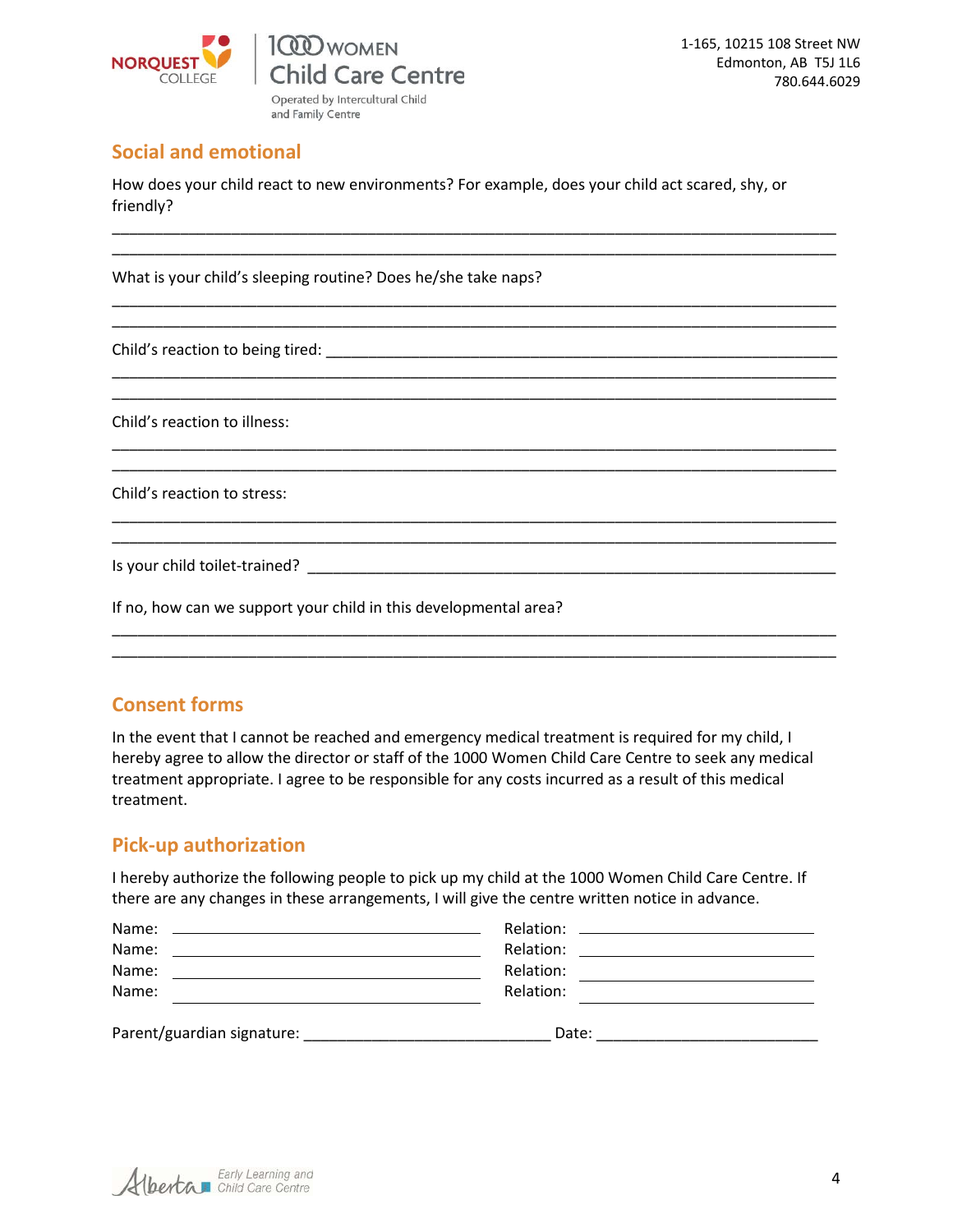

and Family Centre

*The following authorizations are necessary for the centre's director and/or staff to act on your child's behalf at all times. Ensure that all requested information is completed in full.*

## **Photography/video/media consent**

At the 1000 Women Child Care Centre we take a lot of photos and sometimes videos for documentation and advertisement purposes. For this reason we ask all parents to consent or decline that we can take photos/video of their child/children and use them **internally** for childcare craft projects, documentation, learning stories and planning circle, as well as, **externally** for program promotions, brochures, advertising, etc.

Fill in your name and circle your request.

| Centre consent for my child to be photographed/videotaped for the purpose of internal use.                                            |  |
|---------------------------------------------------------------------------------------------------------------------------------------|--|
|                                                                                                                                       |  |
| Centre consent for my child to be photographed/videotaped for the purpose of external use.                                            |  |
|                                                                                                                                       |  |
| <b>Sunscreen and insect repellent consent</b><br>Fill in your name and circle your request.                                           |  |
| Centre consent for staff to apply sunscreen and insect repellent (provided by parents) on my child in<br>spring and summer as needed. |  |
|                                                                                                                                       |  |
| Attendance (child care contract form)                                                                                                 |  |

My child will be dropped off and picked up at the 1000 Women Child Care Centre on the following days of the week (circle your requests):

| Monday        | Tuesdav | Wednesday                                                             | Thursday      | Friday |
|---------------|---------|-----------------------------------------------------------------------|---------------|--------|
| Start date:   |         | Drop-off time:                                                        | Pick-up time: |        |
|               |         | Note: The maximum number of hours should not exceed 10 hours per day. |               |        |
| Age of child: |         |                                                                       |               |        |

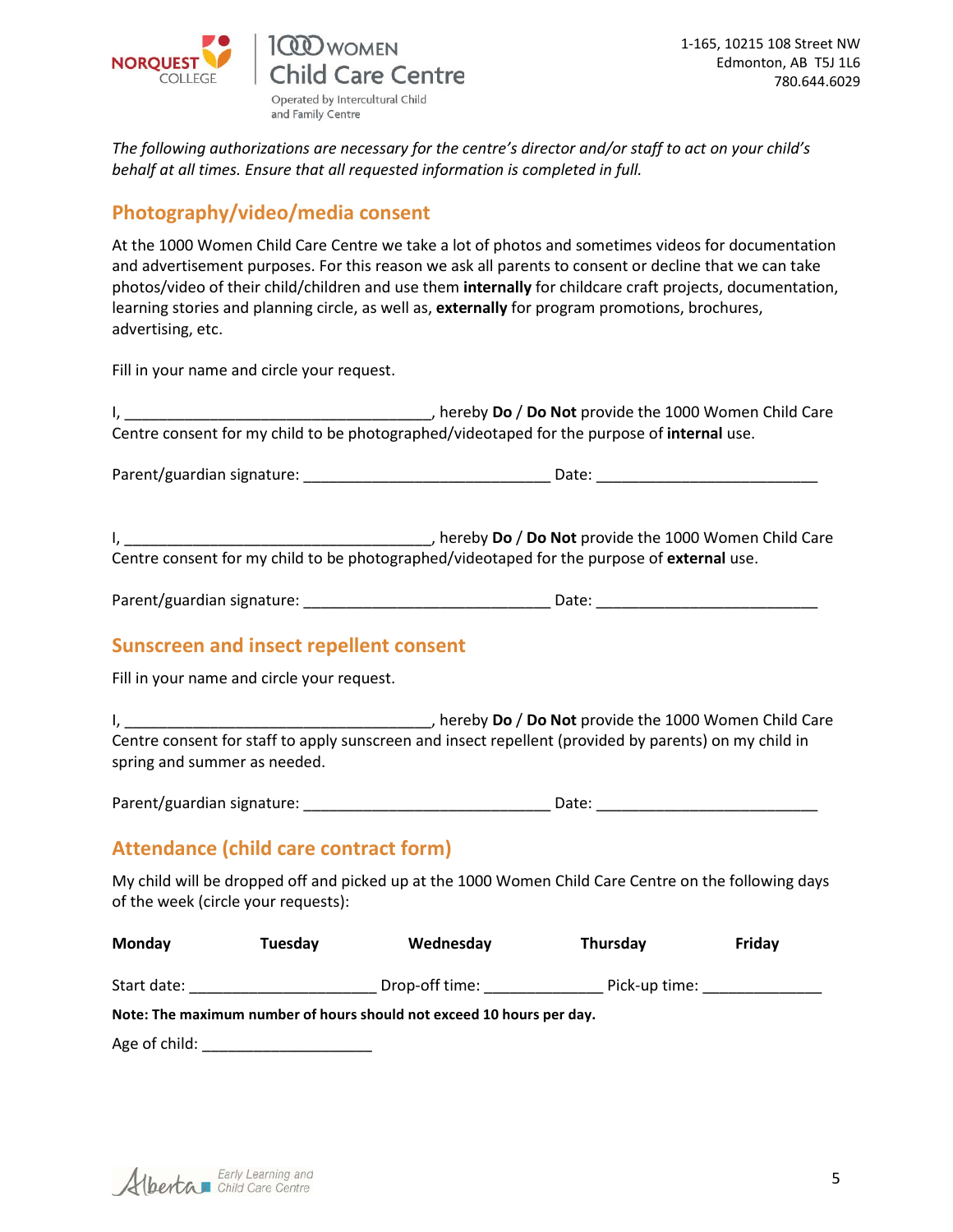

**CO** WOMEN Child Care Centre Operated by Intercultural Child and Family Centre

### **Hours of care**

Initial each line that applies to you. Your initials mean that you fully understand the policies/procedures as outlined by the 1000 Women Child Care Centre.

\_\_\_\_\_\_\_ **Full-time child care**: Parents who register their child for full-time care will be charged a fulltime rate regardless of their child's illness, holidays, vacation, or days off.

\_\_\_\_\_\_\_ If there is any change in the contracted days, we require **one month notice.** Parents will be required to complete another "1000 Women Child Care Centre Parent Contract and Agreement" form. I agree to notify the centre when my child will be absent or needs to be picked up by someone other than myself.

Timesheets for each child in care must be signed by the parent or guardian monthly.

### **Initial each line after you have read and understand the following policies:**

#### **Fees**

\_\_\_\_\_\_\_ Child care fees are paid through electronic funds transfer and will be withdrawn from my account on the fifth of each month.

Full fees will be charged including weeks that have statutory holidays and for children who miss any part of the week due to illness or vacation time.

Non-sufficient funds payments are subject to a \$25 administration charge.

I agree to make sure that my child or children are picked up prior to the 5:30 PM closing time.

\_\_\_\_\_\_\_ A charge of \$1.00/per minute will be applied for any excessive or unexplained late pick-up. If there is an emergency and I will be late, I will call the child care centre to notify them.

\_\_\_\_\_\_\_ Three or more consecutive late pick-ups may result in an increase of late fees and may lead to discontinuation of my child care services.

Parents/guardians are responsible for the full child care fee if a subsidy or bursary is not in place. Once a subsidy or bursary is in place, full payment will be forwarded to the monthly parent's portions.

#### **Child care and emergency care**

I allow the child care centre staff to obtain medical aid for my child in the event of an emergency, realizing that this may involve the transportation of my child via ambulance.

I authorize the child care centre to post information regarding my child's allergies and food restrictions.

### **Vacation/absences**

In order to hold my child's/children's space, payment is required while I or my child is on vacation. Child care fees will be withdrawn on the fifth day of the month for which care is provided.

\_\_\_\_\_\_\_ I agree to provide alternate care for my child on the days he/she is ill, or becomes ill while in the child care centre.

\_\_\_\_\_\_\_ I understand there is no reduction in payment for holidays or absences.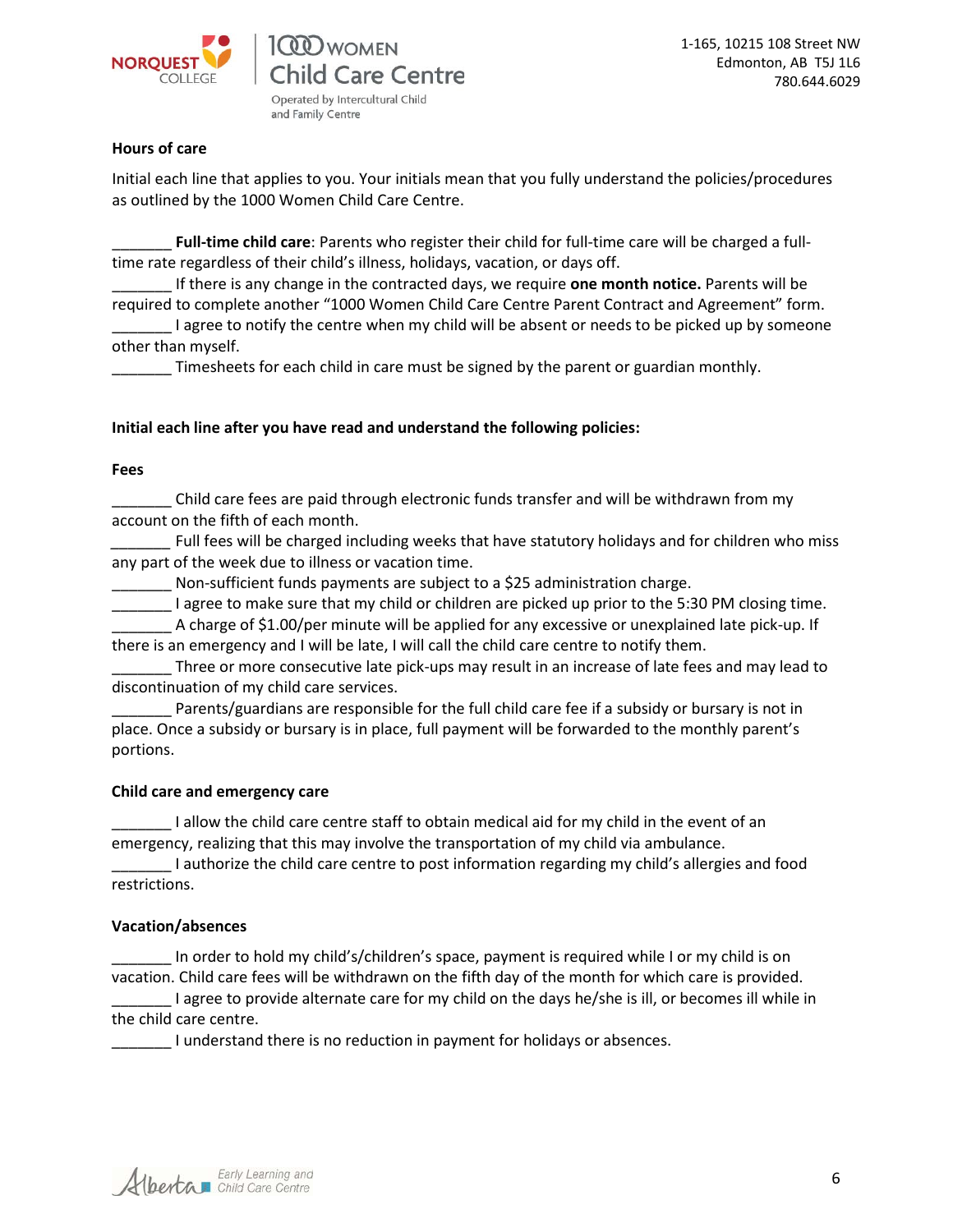

and Family Centre

1-165, 10215 108 Street NW Edmonton, AB T5J 1L6 780.644.6029

#### **Tax receipts**

Child care fees are tax deductible. An official tax receipt will be given annually prior to federal tax deadlines. Retain this receipt for your records.

#### **Leaving child care**

\_\_\_\_\_\_\_ I agree to provide in writing **one month notice** in the event that I plan to leave the 1000 Women Child Care Centre. In the case that I am unable to provide a written notice of one month, I agree to make two weeks payment in lieu of insufficient notice.

#### **Changes in contracted hours**

If at any time the contracted hours of care change, one month notice may be required to make changes, and a new contract will need to be completed.

#### **Other**

I have read (or had verbally translated), understand, and accept the responsibilities and policies in regard to discipline, illness, administration of medication, arrival, and dismissing procedures and emergency evacuations.

I have received, read (or had verbally translated), and accept the policies written in the Parent Handbook and contract. I agree to meet the terms of these policies and this contract, and accept the responsibilities of myself as a parent/guardian.

| Parent/guardian signature: | Date: |  |
|----------------------------|-------|--|
|                            |       |  |